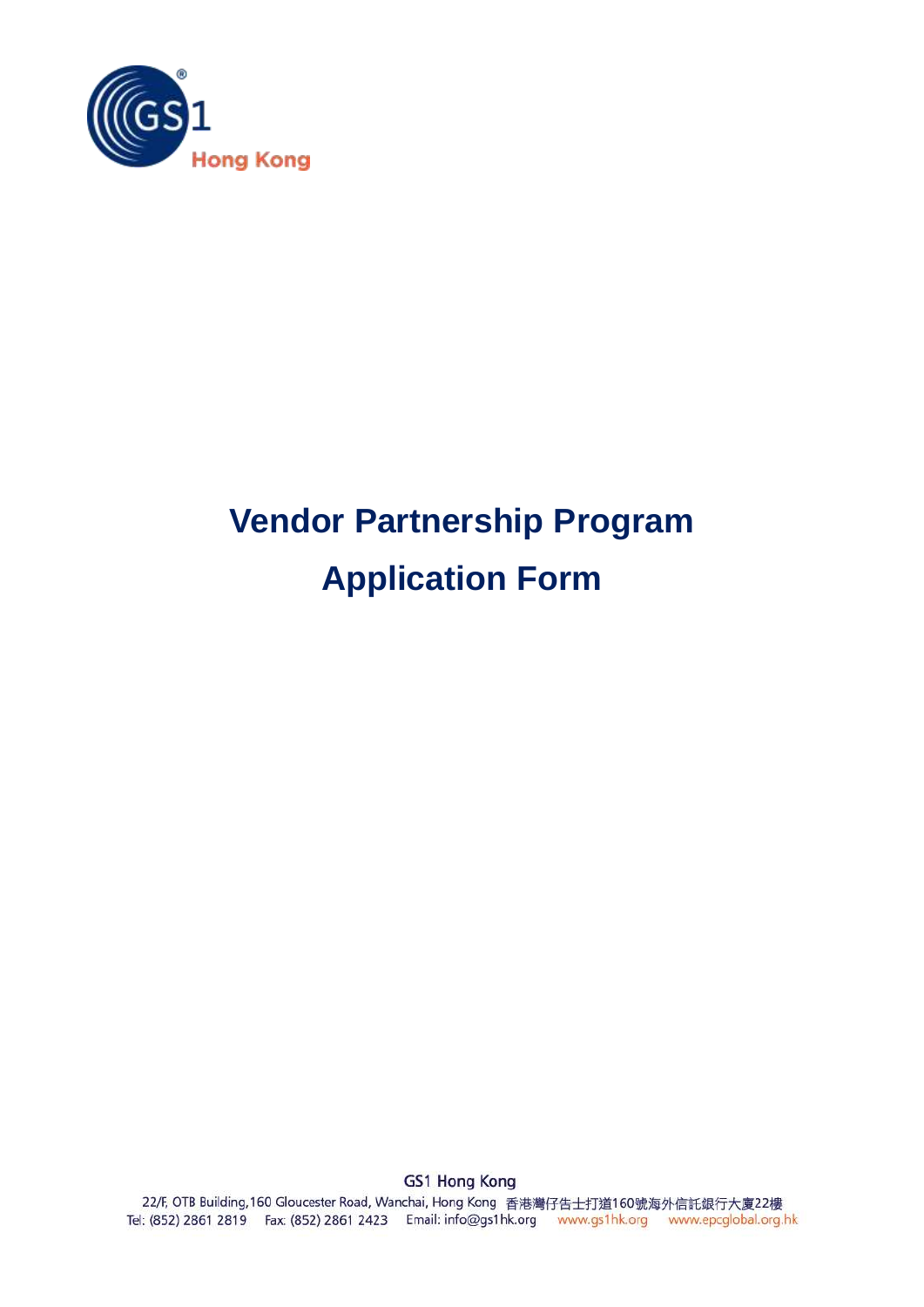

Please fill in the Vendor Partnership Program application form together with the following material:

- 1. The completed **Vendor Partnership Program Application Form**;
- 2. A crossed cheque made payable to "GS1 Hong Kong Limited" covering the entrance and annual fee of the selected Vendor Partnership category;
- 3. A copy of Business Registration Certificate

#### **All materials shall send to GS1 Hong Kong Limited either by mail or email:**

Mailing address: **GS1 Hong Kong Limited, 22/F, OTB Building, 160 Gloucester Road, Wan Chai, Hong Kong** for the attention of "**Business Development Department**"

Email: [VPP@gs1hk.org](mailto:VPP@gs1hk.org) with subject as *"Application for Vendor Partnership Program"*

Upon receiving the completed application form, a copy of the Business Registration Certificate and the corresponding Vendor Partnership fee, GS1 Hong Kong will contact the applicant about the application status within 1 working day. If the application is completed, the GS1 Global Location Number (GLN) will be allocated within 5 working days to allow the Vendor Partner to access the Vendor Partnership Program corner under the GS1 Hong Kong corporate website [\(www.gs1hk.org\)](http://www.gs1hk.org/) for GS1 standards and marketing programs details.

For enquiry, please email us at [VPP@gs1hk.org.](mailto:VPP@gs1hk.org)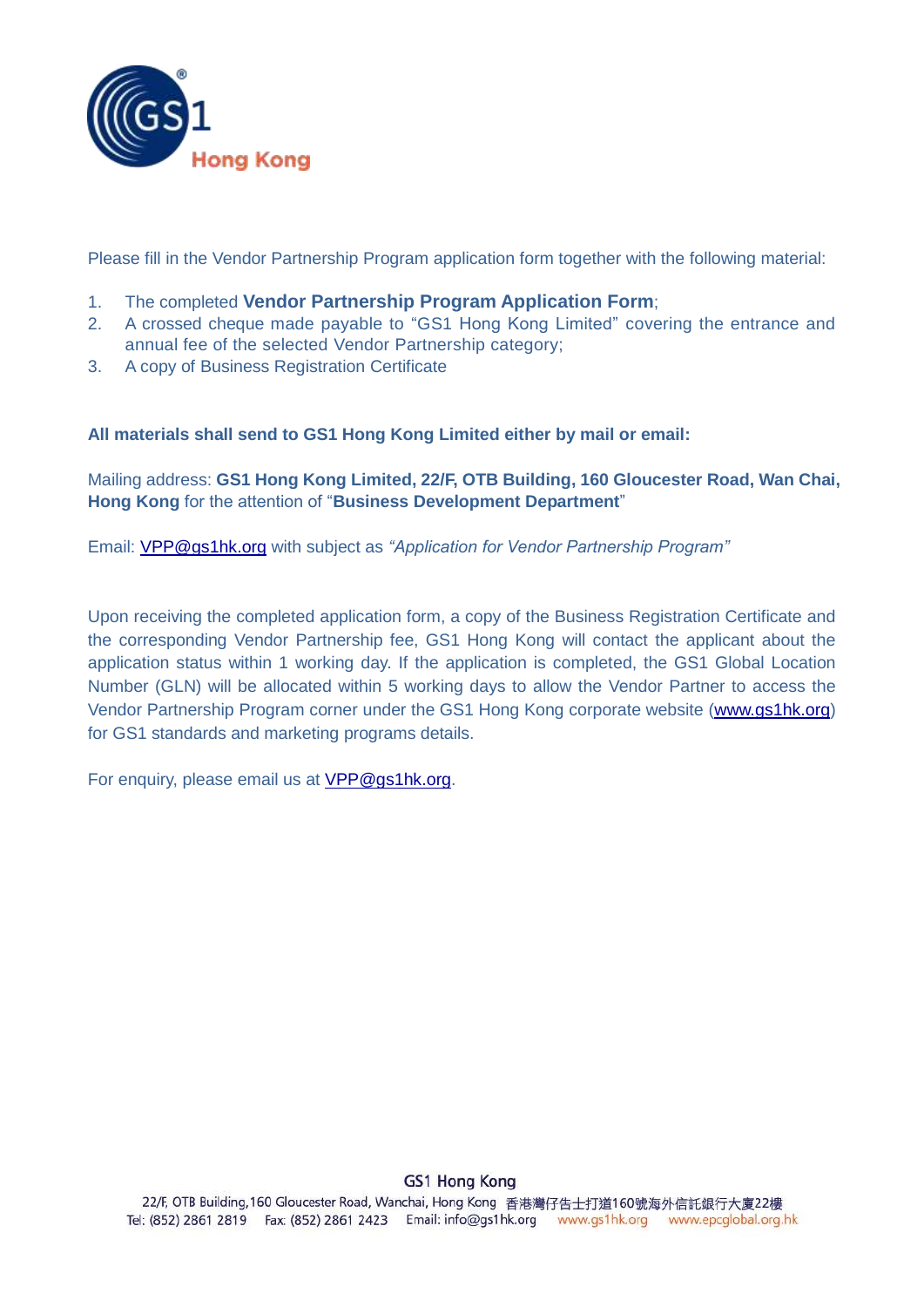

# **Vendor Partnership Program Application Form**

#### **1. Please mark the market(s) & sector(s) you are serving**

#### **Market (s)**

□ Hong Kong □ China □ Asia □ US□ Europe

 $\Box$  Others, please specify:

#### **Sector (s)**

- □ Banking and Finance □ Business Services (e.g. Advertising, Accounting, Legal etc)
- □ Computer and Software □ Consumer Goods (Apparels, Toys, Electronics)
- □ Government/Utilities/Education/Health Care □ Import/Export & Trading □ Logistics

□ Manufacturing □ Restaurant/Hotel/Tourism/Entertainment □ Retail and Wholesale

□Telecommunication □ Others, please specify:

#### **2. Type of Product (Please mark the products you are offering and brand of product, if applicable**

- □ Barcode Technology (printer, scanner, verifier)
- □ Customer Relationship Management System (CRM)
- □ B2B e-commerce
- □ Enterprise Application Integration
- □ Business Intelligence
- □ Digital Marketing
- □ Supply Chain Management System (SCM)
- □ Enterprise Resource Planning System (ERP)
- □ Warehouse Management System (WMS)
- □ Retail Management System (RMS)
- □ Radio Frequency Identification Technology (RFID) (tag, reader)
- □ Cloud Solution Service
- □ Corporate Finance & Financial Consulting Service
- □ Mobility Service
- □ Information Security
- $\Box$  Other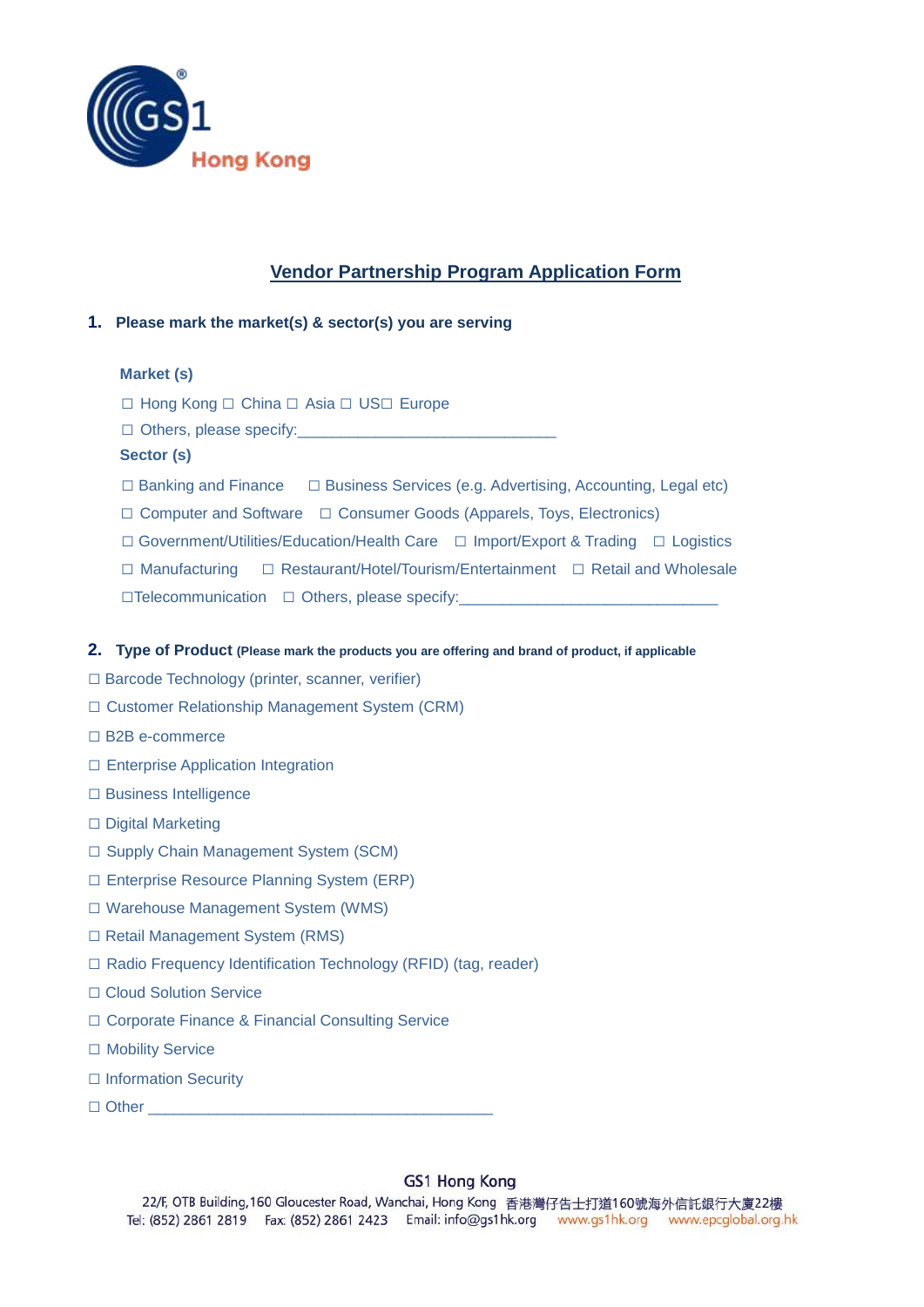

### **3. Company Information (Please type or print in English)**

# **Terms and Conditions for Vendor Partnership Program**

#### **1. Vendor Partnership Program Entitlements**

- 1.1 With reference to the Vendor Partnership Program category, eligible Vendor Partner will enjoy the corresponding entitlements.
- 1.2 GS1 Hong Kong Limited will coordinate with eligible Vendor Partners for the fulfillments.
- 1.3 Entitlement fulfillments may be subjected to the availability and on a FIRST COME FIRST SERVED basis.

#### **2. Vendor Partnership Program Fee**

Subscription to Vendor Partnership is for a period of twelve (12) consecutive months upon acceptance

2.1 The subscription for Vendor Partnership of GS1 Hong Kong once accepted by GS1 Hong Kong, the subscription shall take effective from payment date of Vendor Partnership fee (the "Effective Date") and shall continue for twelve (12) consecutive months therefrom (the "Initial Term").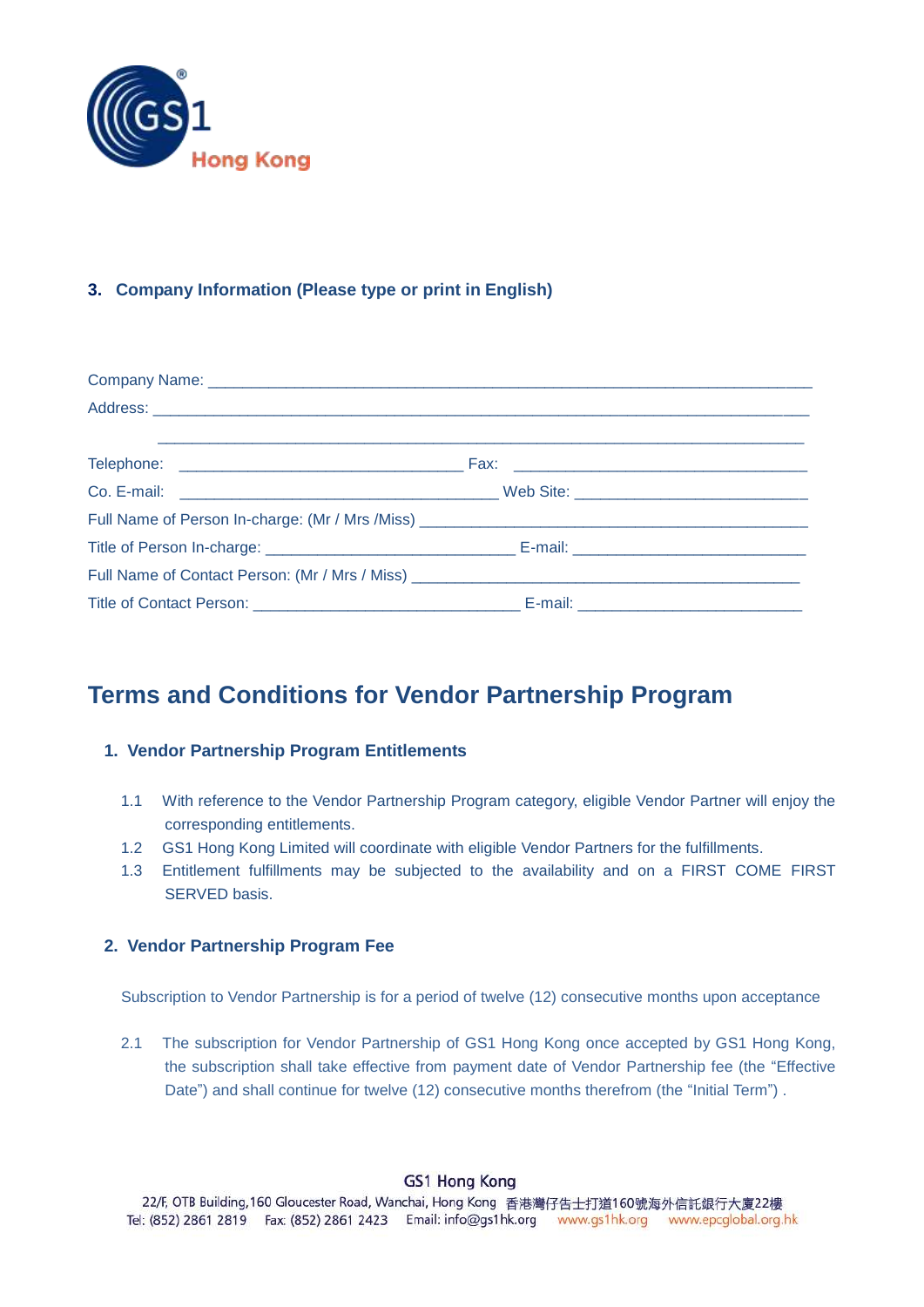

#### 2.2 New join vendor partners are required to pay an Annual fee. The fee schedule is shown as follows:

| <b>Partnership</b>                  | <b>Description</b>                                                                                                                                                                                               | <b>Annual Fee</b>                                                   |  |  |
|-------------------------------------|------------------------------------------------------------------------------------------------------------------------------------------------------------------------------------------------------------------|---------------------------------------------------------------------|--|--|
| Category                            |                                                                                                                                                                                                                  |                                                                     |  |  |
| <b>Strategic Partner</b>            | A strategic partnership with GS1 Hong Kong to<br>share expertise, resources or competencies for<br>mutual business objectives.                                                                                   | <b>HK\$ 65,000</b><br>(Entrance Fee:<br>HK\$5,000 + K\$60,000)      |  |  |
| <b>Industry Solution</b><br>Partner | They are those companies providing specific and<br>industry technical solutions with strong customer<br>reference cases which will bring in strong business<br>values to the GS1 Hong Kong members<br>community. | <b>HK\$40,000</b><br>(Entrance Fee:<br>HK\$5,000 + K\$35,000)       |  |  |
| Associate<br>Partner                | They are those companies providing various<br>technical solutions which will be beneficial to GS1<br>Hong Kong members community.                                                                                | <b>HK\$13,800</b><br><b>Entrance Fee:</b><br>HK\$5,000 + HK\$8,800) |  |  |

2.3 Second year onward, renew vendor partners are required to pay an Annual fee. The fee schedule is shown as follows:

| Partnership                         | <b>Description</b>                                                                                                                                                                                               | <b>Annual Fee</b> |  |  |
|-------------------------------------|------------------------------------------------------------------------------------------------------------------------------------------------------------------------------------------------------------------|-------------------|--|--|
| Category                            |                                                                                                                                                                                                                  |                   |  |  |
| <b>Strategic Partner</b>            | A strategic partnership with GS1 Hong Kong to<br>share expertise, resources or competencies for<br>mutual business objectives.                                                                                   | HK\$ 60,000       |  |  |
| <b>Industry Solution</b><br>Partner | They are those companies providing specific and<br>industry technical solutions with strong customer<br>reference cases which will bring in strong business<br>values to the GS1 Hong Kong members<br>community. | HK\$ 35,000       |  |  |
| Associate<br>Partner                | They are those companies providing various<br>technical solutions which will be beneficial to GS1<br>Hong Kong members community.                                                                                | <b>HK\$8,800</b>  |  |  |

2.4 The subscription for Vendor Partnership of GS1 Hong Kong shall renew automatically at the end of the Initial Term and any subsequent renewal term for an additional 12-month period ("Renewal Term"), unless either party notifies the other party in writing of its intention to terminate the subscription no later than one (1) calendar month prior to the expiry of the expiry of the Initial Term or the relevant Renewal Term (as the case may be). The Vendor Partner may also be required to complete a termination form. Any renewal of Vendor partnership subscription shall be made on the same terms and conditions, subject to any agreed written variations and any variation to the price required by GS1 Hong Kong.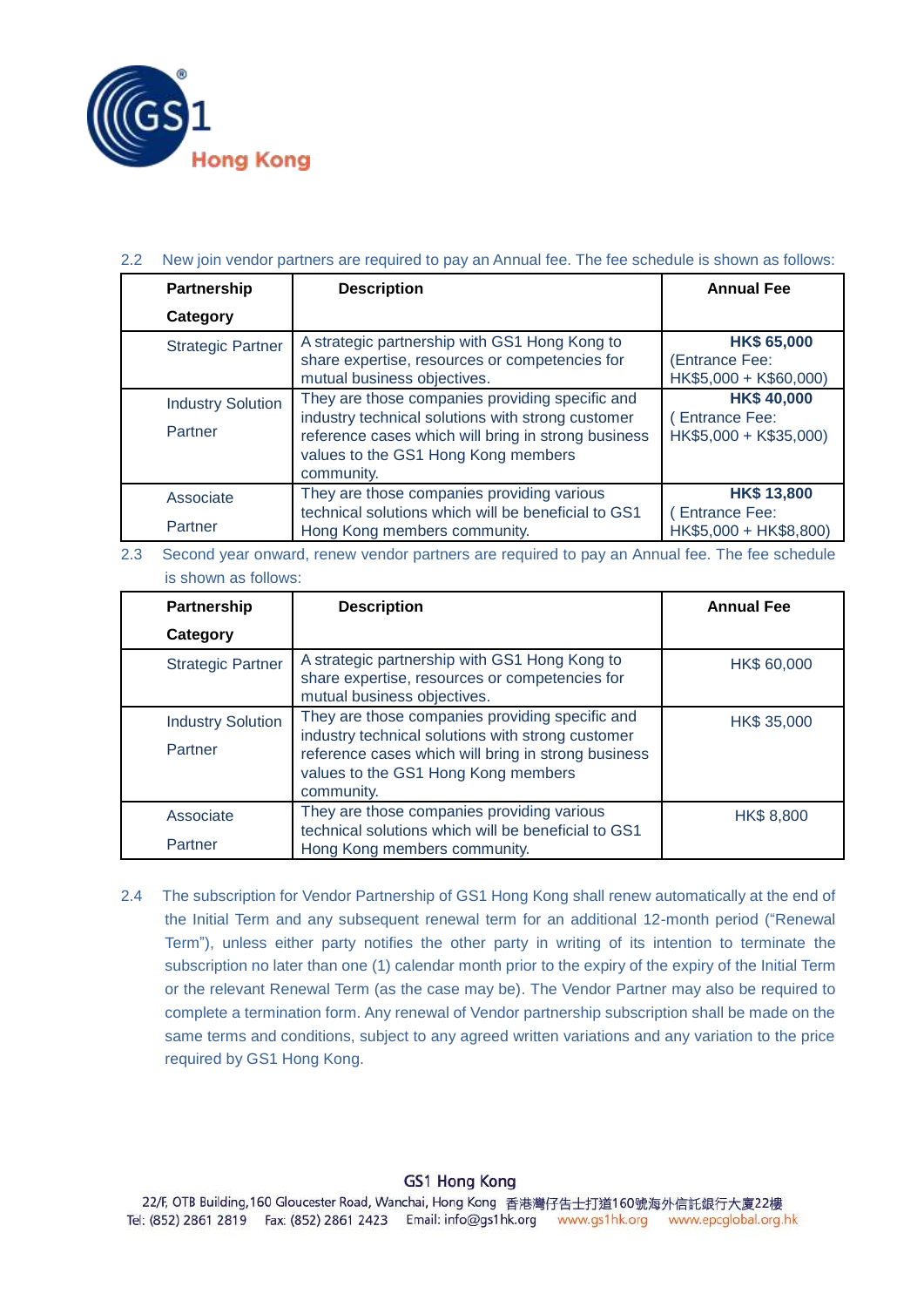

2.5 In the event of a late renewal payment by the Vendor Partner, the renewal fees shall be at higher rate and shall apply to the Vendor Partner as set out below:

| <b>Partnership Category</b>          | <b>Annual Fee</b> | <b>Paid after expiry date</b> |
|--------------------------------------|-------------------|-------------------------------|
| <b>Strategic Partner</b>             | HK\$60,000        | HK\$66,000                    |
| Industry Solution Partner HK\$35,000 |                   | HK\$38,500                    |
| <b>Associate Partner</b>             | HK\$8,800         | HK\$9,680                     |

|  | All payments here under shall be made in lawful Hong Kong currency. |  |  |  |  |  |  |  |  |  |  |
|--|---------------------------------------------------------------------|--|--|--|--|--|--|--|--|--|--|
|--|---------------------------------------------------------------------|--|--|--|--|--|--|--|--|--|--|

- 2.6 GS1 Hong Kong shall be entitled to claim liquidated damages in the sum of HK\$1,000 from the Vendor Partners as compensation to GS1 Hong Kong under this Agreement if any cheque payment made by the Vendor Partners to GS1 Hong Kong hereunder is found to be dishonoured or rejected for any reason upon clearance in any bank or financial institution of Hong Kong.
- 2.7 Entrance fees and Annual fees will not be refunded for any reason.

#### **3. How to apply**

- 3.1 The partnership application will only be processed with full set of supporting materials submitted to GS1 Hong Kong, together with a cross cheque amount corresponding to the appropriate Entrance fee and / or Annual fee.
- 3.2 Each corporation or institute, which is an individual legal entity with a unique HKSAR Business Registration Number, should apply for a separate partnership.
- 3.3 Each Vendor Partner is entitled to one GS1 Global Location Number (GLN). It is neither transferable nor resalable and the allocation is at the discretion of GS1 Hong Kong.

#### **4. Obligations of Vendor Partners**

- 4.1 Vendor Partners have to ensure their carried solutions be able to support and comply with GS1 standards.
- 4.2 Vendor Partners who wish to use the logo or the name of GS1 Hong Kong in their marketing materials are required to obtain prior approval from GS1 Hong Kong and upon approval comply in accordance with the Vendor Partnership Program Logo Guideline issued by GS1 Hong Kong.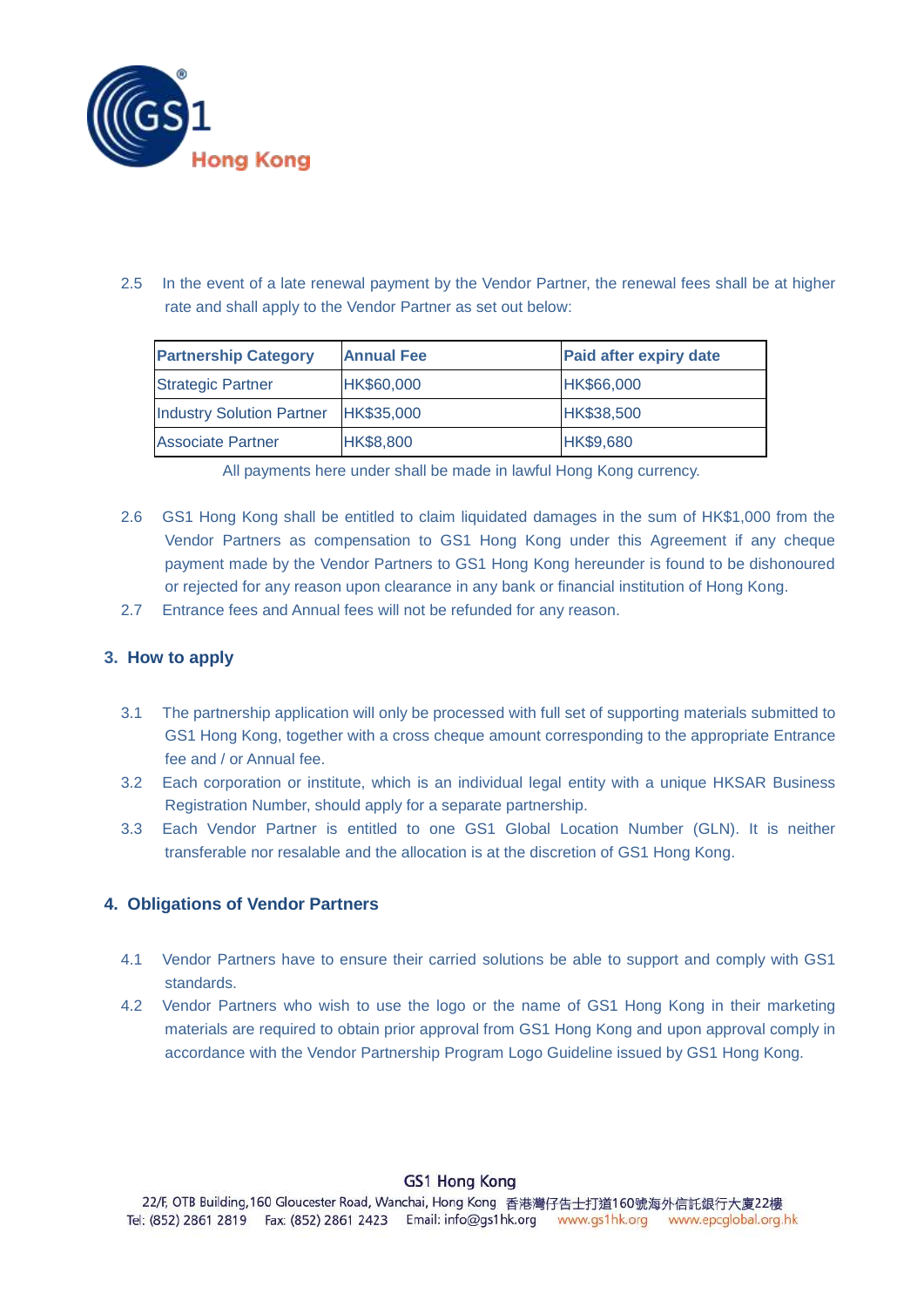

#### **5.Termination**

- 5.1 Either party shall have a right to terminate this Vendor Partnership with or without cause upon one (1) calendar month prior written notice.
- 5.2 Vendor Partner is required to complete a termination form to terminate the subscription or not to renew no later than one (1) calendar month prior to the expiry of the expiry of the Initial Term or the relevant Renewal Term (as the case may be). Failing which, the Vendor Partnership will be renewed automatically and Vendor Partnership fee shall become payable.
- 5.3 Vendor Partner shall remove any GS1 Hong Kong Partnership Program wording and any related logos issued by GS1 Hong Kong when the Vendor Partnership Program is expired.
- 5.4 Should a Vendor Partner terminate the subscription for any reason, its entitlements will be automatically terminated. GS1 Hong Kong Vendor Partnership Program logo and wording which indicates a Vendor Partnership relation with GS1 Hong Kong shall be removed from all communication materials, including but not limited to printed promotion and marketing materials to all forms of digital media promotions and media channels.
- 5.5 Whilst a GS1 GLN has been assigned to a Vendor Partner, it remains the property of GS1 Hong Kong. Should a corporate ceases to remain a Vendor Partner for any reason, its GS1 GLN will be cancelled and may be re-allocated to other companies.
- 5.6 GS1 Hong Kong shall in its sole and absolute discretion conduct any audit check(s) after the termination of the Vendor Partnership subscription. Upon discovery of any unauthorized and continued use and/or exploitation by the Vendor Partners of any logo, trade name, trademark and device belonging to or held by GS1 Hong Kong with proper license after the termination of the Vendor Partnership subscription, GS1 Hong Kong shall be entitled to claim liquidated damages in the sum of HK\$50,000 from the Vendor Partners as compensation to GS1 Hong Kong under this Agreement.
- 5.7 Termination of the Vendor Partnership subscription(s) does not relieve the corporate from any liability arising from any breach of the terms of the terms and conditions of Vendor Partnership.
- 5.8 Termination of the Vendor Partnership Program does not affect other services the vendor partner is subscribing. Should a Vendor Partner wish to terminate other GS1 Hong Kong services, such termination should be done separately.
- 5.9 Should a Vendor Partner wish to rejoin the partnership program after termination, it will be regarded as a new Vendor Partner and is required to pay both the Entrance and the Annual fees.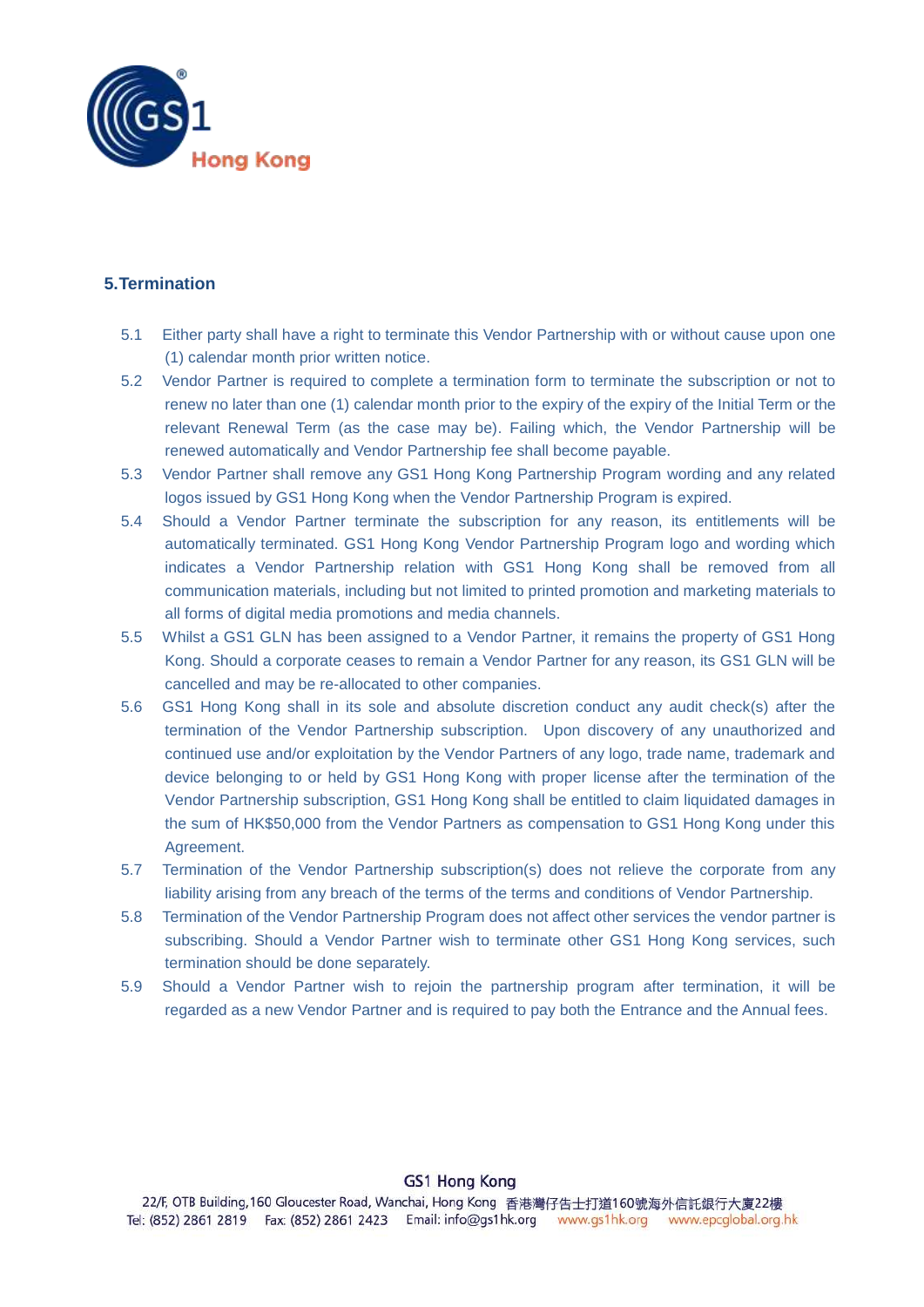

#### **6. Indemnity**

6.1 Each Vendor Partner shall indemnify GS1 Hong Kong in respect of all claims, liabilities and demands of whatsoever kind and howsoever arising (including without limitation all legal costs and other expenses incurred in connection therewith) which may be made or established against GS1 Hong Kong in connection with the use of the Vendor Partner's GS1 GLN by any third party or for any illegal purpose or upon termination of Vendor Partnership subscription.

#### **7. Variations**

- 7.1 GS1 Hong Kong may change these terms and conditions and any other documents regarding categories, terms of partnership and the use of GS1 Hong Kong services or at any time in its absolute discretion.
- 7.2 GS1 Hong Kong reserves the rights to approve or reject any applications.
- 7.3 The information supplied may be shared in the official GS1 Hong Kong publication channels.

#### **8. Entire Agreement**

8.1 This Agreement, along with the Vendor Partnership Program Application Form referred to herein (incorporated herein by this reference), constitutes the complete and final agreement between the Parties with respect to the subject matter hereof and supersedes any and all prior and contemporaneous agreements, understandings and negotiations, whether written or oral, between the Parties in relation thereto.

#### **9. Governing Law and Jurisdiction**

9.1 This Agreement shall be governed and construed in accordance with the laws of Hong Kong. The parties agree that all disputes arising out or in connection of this Agreement shall be heard exclusively in, and all parties irrevocably consent to jurisdiction of Hong Kong.